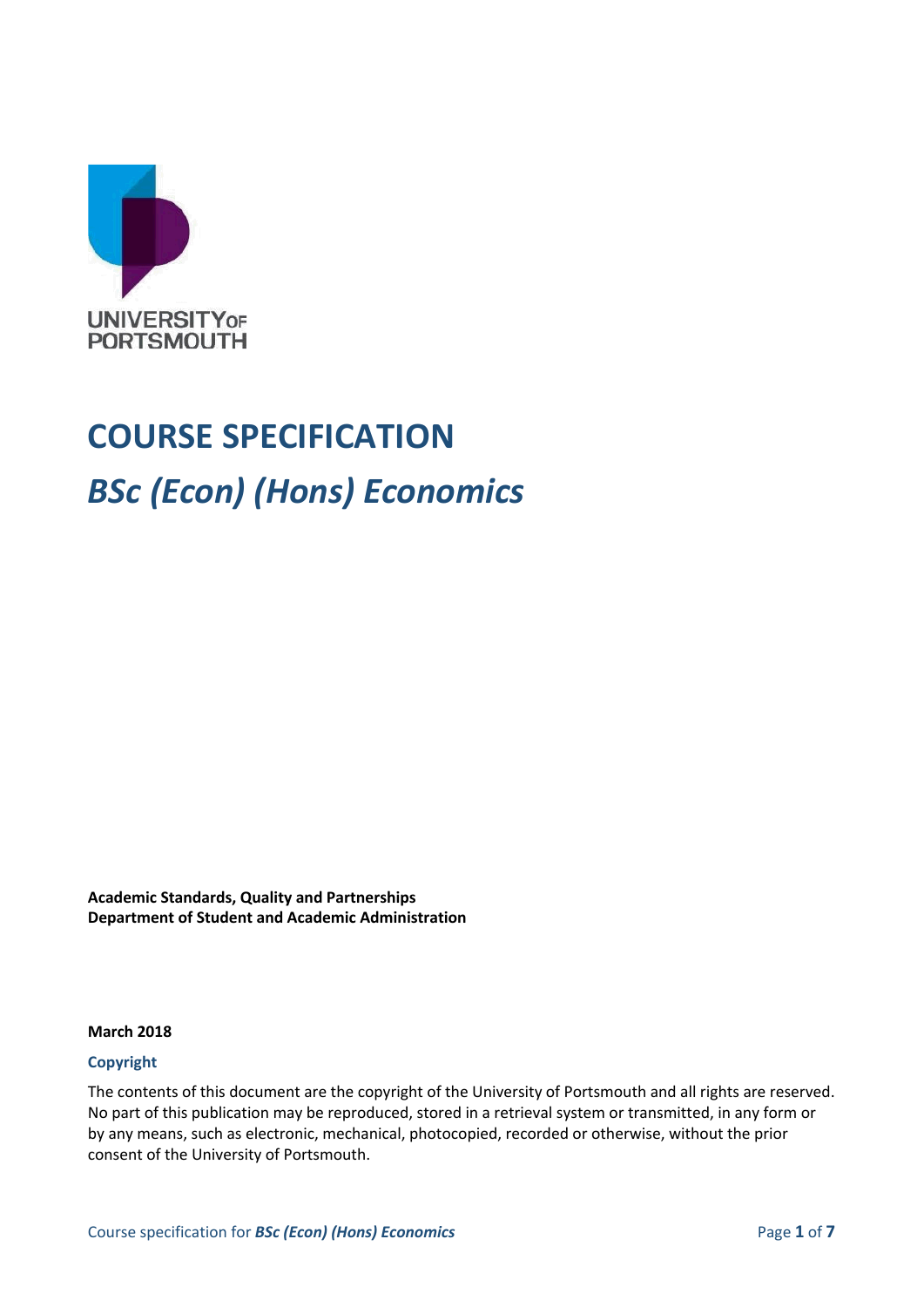## **COURSE SPECIFICATION**

Please refer to the [Course Specification Guidance Notes](http://www.port.ac.uk/departments/services/academicregistry/qmd/curriculum-framework-2019-20/filetodownload,201767,en.docx) for guidance on completing this document.

| <b>Course Title</b>                                                                                     | <b>BSc (Econ) (Hons) Economics</b> |
|---------------------------------------------------------------------------------------------------------|------------------------------------|
| <b>Final Award</b>                                                                                      | BSc (Hons)                         |
| Exit Awards                                                                                             | CertHE, DipHE                      |
| Course Code / UCAS code (if applicable)                                                                 | C <sub>1824S</sub>                 |
| Mode of study                                                                                           | <b>Full time</b>                   |
| Mode of delivery                                                                                        | Campus                             |
| Normal length of course                                                                                 | 3 years, 4 years with placement    |
| Cohort(s) to which this course specification<br>applies                                                 | From September 2019 intake onwards |
| <b>Awarding Body</b>                                                                                    | University of Portsmouth           |
| <b>Teaching Institution</b>                                                                             | University of Portsmouth           |
| Faculty                                                                                                 | Faculty of Business and Law        |
| School/Department/Subject Group                                                                         | <b>Economics and Finance</b>       |
| School/Department/Subject Group<br>webpage                                                              | <b>Portsmouth Business School</b>  |
| Course webpage including entry criteria                                                                 | <b>Economics</b>                   |
| Professional and/or Statutory Regulatory<br><b>Body accreditations</b>                                  | None                               |
| <b>Quality Assurance Agency Framework for</b><br><b>Higher Education Qualifications (FHEQ)</b><br>Level | Level 6                            |

This course specification provides a summary of the main features of the course, identifies the aims and learning outcomes of the course, the teaching, learning and assessment methods used by teaching staff, and the reference points used to inform the curriculum.

This information is therefore useful to potential students to help them choose the right course of study, to current students on the course and to staff teaching and administering the course.

Further detailed information on the individual modules within the course may be found in the relevant module descriptors and the Course Handbook provided to students on enrolment.

Please refer to the [Module Web Search](https://register.port.ac.uk/ords/f?p=111:1:0:::::) for further information on the course structure and modules.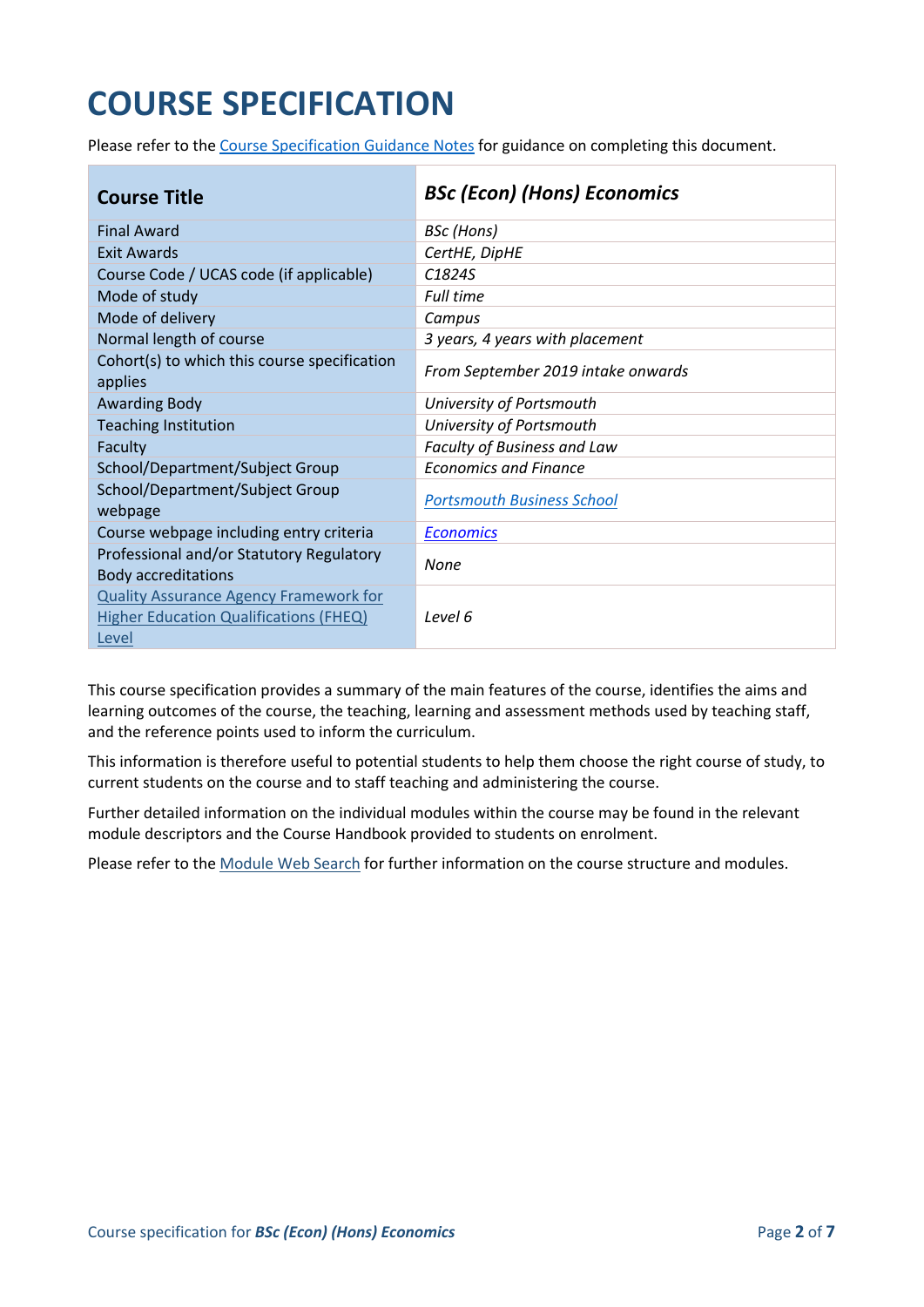## **Educational aims of the course**

The B.Sc. (Econ) (Hons) Economics course aims to equip students with skills and knowledge that will enable them to practise as a professional economist. The programme also seeks to provide students with suitable foundations for pursuing a post-graduate qualification in economics.

The course is based around developing key skills in numeracy, abstraction and modelling, which allows students to solve problems and make policy recommendations with confidence. Dedicated Personal Development Planning modules that are core to each level of study develop a sense of self-worth in our students, preparing them for professional careers in areas relating to economics, business and finance. In addition, a significant majority of the teaching staff associated with these courses are undertaking world class, impactful research in economics and thus research-informed teaching is embedded throughout all levels of study.

More specifically, the course aims to:

• Provide an awareness of economic concepts and principles, with examples of their application to global issues;

- Present a stimulating, challenging and rewarding environment;
- Contain a clearly defined core, which is accompanied by a range of optional units;
- Equip students with analytical, quantitative, research and communication skills;
- Allow students the opportunity to apply to undertake a work placement;

• Encourage personal development planning (PDP) through the operation of dedicated units and close collaboration with the University's Careers and Recruitment services.

### **Course Learning Outcomes and Learning, Teaching and Assessment Strategies**

The [Quality Assurance Agency for Higher Education \(QAA\)](http://www.qaa.ac.uk/en) sets out a national framework of qualification levels, and the associated standards of achievement are found in their [Framework for Higher Education](http://www.qaa.ac.uk/publications/information-and-guidance/publication/?PubID=2718#.WpmPXWrFL3i)  [Qualifications](http://www.qaa.ac.uk/publications/information-and-guidance/publication/?PubID=2718#.WpmPXWrFL3i) document.

The Course Learning Outcomes for this course are outlined in the tables below.

#### **A. Knowledge and understanding of:**

Graduates will have knowledge and understanding of economics. In order to show this, they will be able to:

| LO number      | <b>Learning outcome</b>                                                   | <b>Learning and</b><br><b>Teaching methods</b>                                                                                                                                                                                      | <b>Assessment</b><br>methods                                                                           |
|----------------|---------------------------------------------------------------------------|-------------------------------------------------------------------------------------------------------------------------------------------------------------------------------------------------------------------------------------|--------------------------------------------------------------------------------------------------------|
| A <sub>1</sub> | Demonstrate an understanding of core<br>economic theories and principles. | Teaching of<br>economic and<br>quantitative<br>methods is primarily<br>achieved by lectures<br>supplemented by<br>seminars, workshops<br>and surgery sessions.<br>Learning is<br>reinforced through<br>guided independent<br>study. | Assessment of core<br>principles is achieved<br>through a mix of<br>coursework,<br>examination and set |
| A <sub>2</sub> | Deploy relevant quantitative methods in<br>the area of economics.         |                                                                                                                                                                                                                                     | exercises.<br>Coursework typically<br>includes a mix of<br>reports, essays and<br>assignments.         |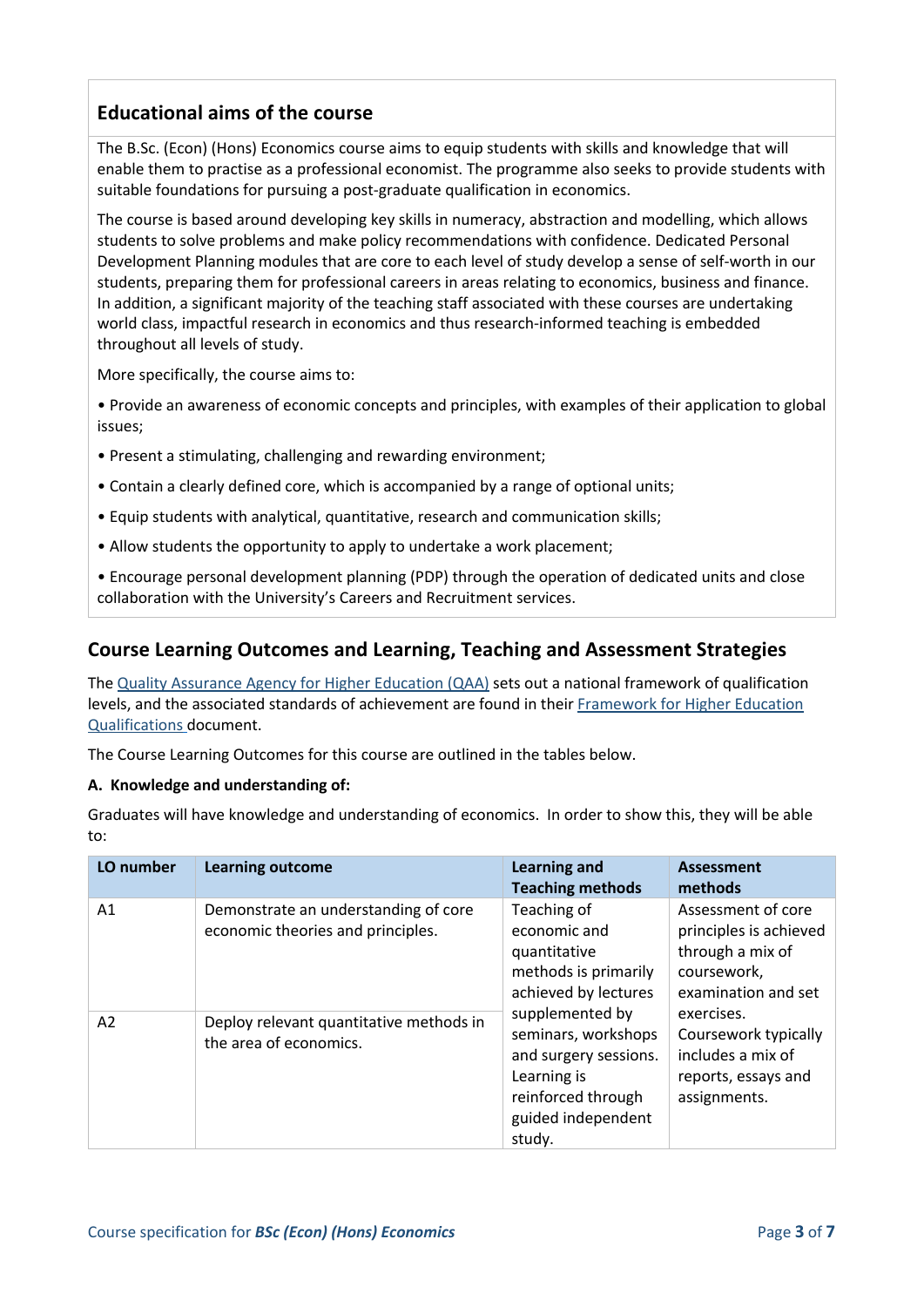#### **B. Cognitive (Intellectual or Thinking) skills, able to:**

Graduates will have critical thinking skills. In order to show this, they will be able to:

| LO<br>numbe | <b>Learning outcome</b>                                                                                       | <b>Learning and</b><br><b>Teaching methods</b>                                                                                                                                                        | <b>Assessment</b><br><b>Methods</b>                                                                                                                                                                                       |
|-------------|---------------------------------------------------------------------------------------------------------------|-------------------------------------------------------------------------------------------------------------------------------------------------------------------------------------------------------|---------------------------------------------------------------------------------------------------------------------------------------------------------------------------------------------------------------------------|
| <b>B1</b>   | Synthesise current research literature in a<br>particular area of economics.                                  | Students are taught<br>how to conduct a<br>literature review<br>and work with<br>economic data<br>through a<br>combination of<br>lectures, seminars,<br>computer labs and<br>supervisory<br>meetings. | Students are mainly<br>assessed on these<br>learning outcomes<br>through<br>coursework; via a<br>combination of<br>written literature<br>reviews and<br>technical reports<br>requiring the use of<br>specialist software. |
| <b>B2</b>   | Select and apply appropriate statistical<br>approaches in order to undertake an analysis of<br>economic data. |                                                                                                                                                                                                       |                                                                                                                                                                                                                           |

#### **C. Practical (Professional or Subject) skills, able to:**

Graduates will be problem solvers with a creative, entrepreneurial mind-set. In order to show this, they will be able to:

| LO<br>numbe<br>r | <b>Learning outcome</b>                                                                                   | <b>Learning and</b><br><b>Teaching methods</b>                                                                                                                                                                                                                                                                                                                                                                        | <b>Assessment</b><br>methods                                                                                    |
|------------------|-----------------------------------------------------------------------------------------------------------|-----------------------------------------------------------------------------------------------------------------------------------------------------------------------------------------------------------------------------------------------------------------------------------------------------------------------------------------------------------------------------------------------------------------------|-----------------------------------------------------------------------------------------------------------------|
| C <sub>1</sub>   | Abstract the essential features from a complex<br>system to provide a usable framework for<br>evaluation. | The essential skills<br>Students are<br>of simplification of<br>complex problems<br>the theoretical<br>and abstraction are<br>construction,<br>introduced via a<br>combination of<br>application of<br>lectures, seminars,<br>workshops and<br>through written<br>computer labs.<br>Learning is<br>set-exercises. The<br>reinforced through<br>practical<br>guided<br>independent study.<br>use of data is<br>essays. | primarily assessed on<br>manipulation and<br>economic models<br>examinations and                                |
| C <sub>2</sub>   | Organise and present economic data to frame<br>an appropriate problem and identify a solution.            |                                                                                                                                                                                                                                                                                                                                                                                                                       | implementation and<br>primarily assessed<br>through coursework,<br>mostly in the form of<br>written reports and |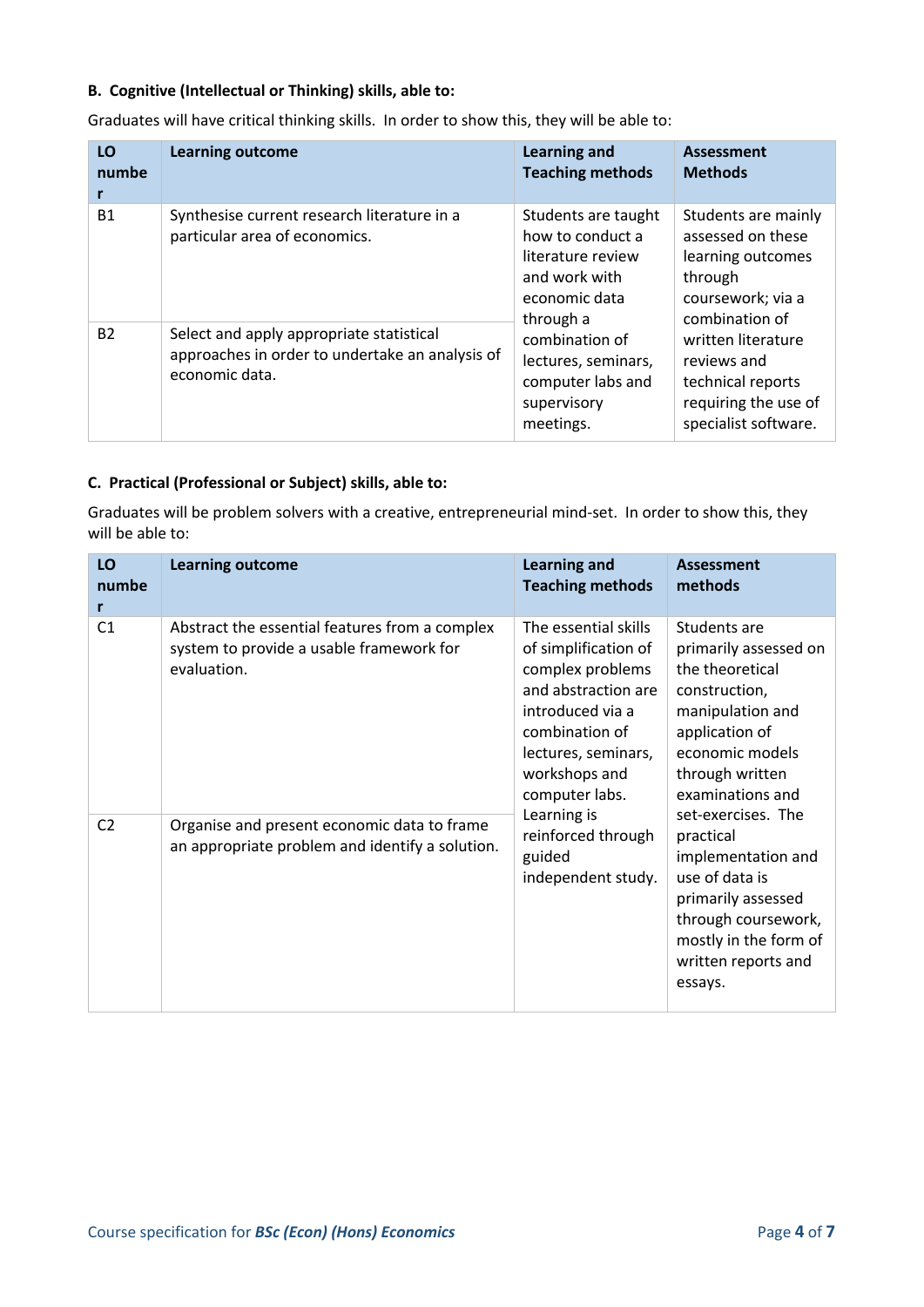#### **D. Transferrable (Graduate and Employability) skills, able to:**

Graduates will be effective communicators.

Graduates will be global citizens with an awareness of how issues of ethics, sustainability and responsibility affect professional practice.

In order to show this, they will be able to:

| LO<br>numbe<br>r | <b>Learning outcome</b>                                                                       | <b>Learning and</b><br><b>Teaching methods</b>                                                                          | <b>Assessment</b><br>methods                                                      |
|------------------|-----------------------------------------------------------------------------------------------|-------------------------------------------------------------------------------------------------------------------------|-----------------------------------------------------------------------------------|
| D <sub>1</sub>   | Deliver an effective oral presentation.                                                       | Key skills are<br>developed through<br>a combination of                                                                 | Assessment is via a<br>combination of<br>examination and                          |
| D <sub>2</sub>   | Produce a clear, well-written report containing<br>an analysis of available evidence.         | group and individual<br>personal<br>development<br>planning tutorials,                                                  | coursework.<br>Coursework<br>assignments may be<br>individual or group-           |
| D <sub>3</sub>   | Assess the performance of the UK and other<br>countries in the global economy.                | as well as lectures,<br>seminars and<br>workshops.<br>Learning is<br>reinforced through<br>guided independent<br>study. | based and typically<br>take the form of<br>presentations,                         |
| D4               | Show understanding of the issues surrounding<br>the socially optimal use of scarce resources. |                                                                                                                         | reports, essays and<br>reflective personal<br>development<br>planning portfolios. |

## **Academic Regulations**

The current University of Portsmouth [Academic Regulations](http://policies.docstore.port.ac.uk/policy-107.pdf?_ga=2.44997668.1234197307.1599461794-2095434147.1584443378) will apply to this course.

## **Support for Student Learning**

The University of Portsmouth provides a comprehensive range of support services for students throughout their course, details of which are available at the [MyPort](http://myport.ac.uk/) student portal.

In addition to these University support services this course also provides support to students in the form of personal tutors who guide students through personal development planning, as well as a dedicated course management team and regular office hours offered by all members of academic staff. Students are also supported in the development of study skills by a Faculty Study Support Team and have the opportunity to receive additional help and support with quantitative subjects via the university's Maths Café programme.

## **Evaluation and Enhancement of Standards and Quality in Learning and Teaching**

The University of Portsmouth undertakes comprehensive monitoring, review and evaluation of courses within clearly assigned staff responsibilities. Student feedback is a key feature in these evaluations, as represented in our [Policy for Listening to and Responding to the Student Voice](http://policies.docstore.port.ac.uk/policy-069.pdf) where you can also find further information.

## **Reference Points**

The course and outcomes have been developed taking account of:

- [University of Portsmouth Curriculum Framework Specification](http://policies.docstore.port.ac.uk/policy-217.pdf?_ga=2.186438510.637704940.1600265334-86764541.1593710288)
- [University of Portsmouth Education Strategy 2016 -](http://policies.docstore.port.ac.uk/policy-187.pdf) 2020
- [University of Portsmouth Code of Practice for Work-based and Placement Learning](http://policies.docstore.port.ac.uk/policy-151.pdf)
- **[Quality Assurance Agency UK Quality Code for Higher Education](https://www.qaa.ac.uk/quality-code/supporting-resources)**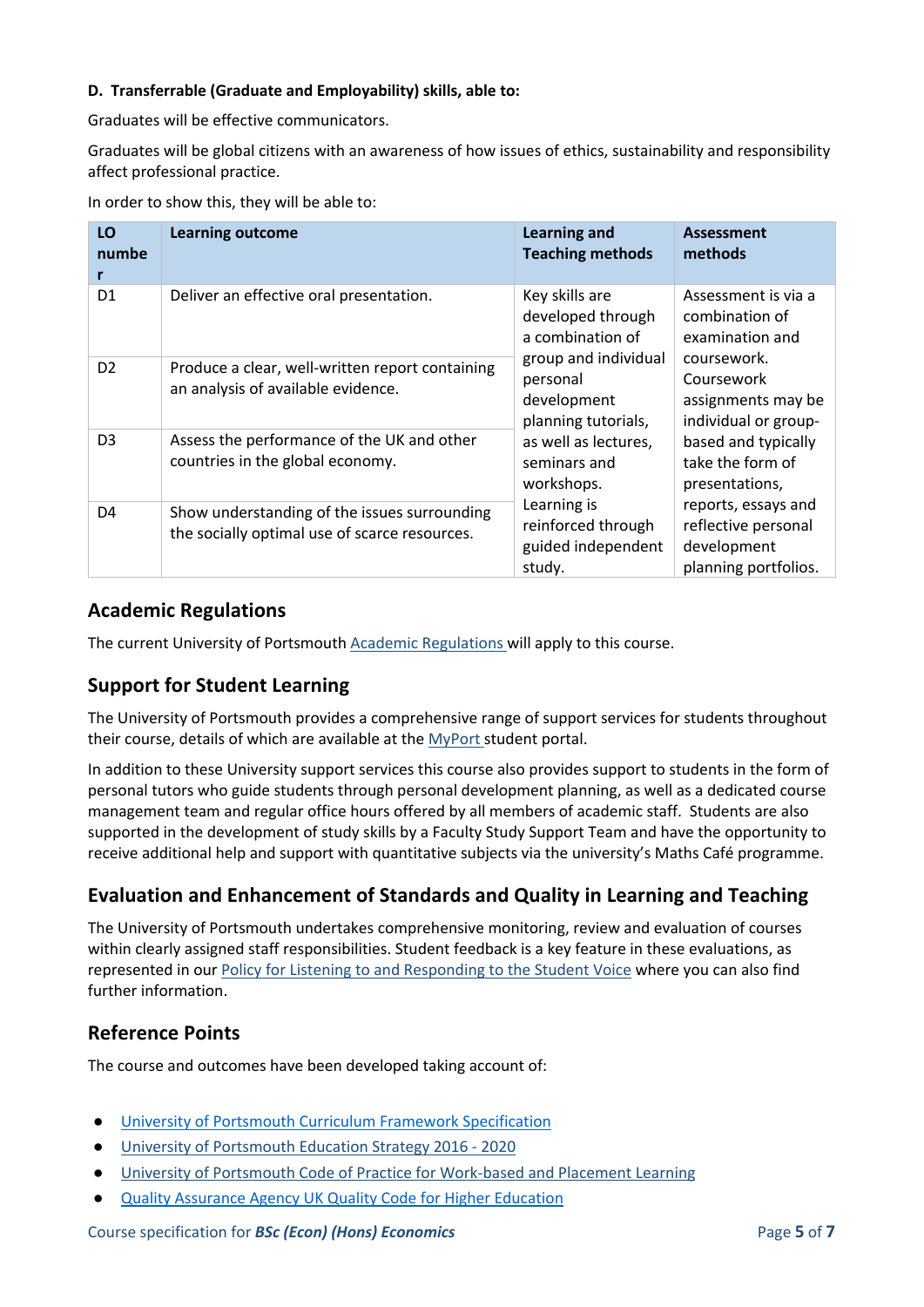- **[Quality Assurance Agency Qualification Characteristic Statements](https://www.qaa.ac.uk/quality-code/supporting-resources)**
- [Quality Assurance Agency Subject Benchmark Statement](http://www.qaa.ac.uk/assuring-standards-and-quality/the-quality-code/subject-benchmark-statements) for Economics
- [Quality Assurance Agency Framework for Higher Education Qualifications](http://www.qaa.ac.uk/publications/information-and-guidance/publication/?PubID=2718#.WpnZNmrFL3j)
- Requirements of Professional and/or Statutory Regulatory Bodies: Association to Advance Collegiate Schools of Business (AACSB)
- Vocational and professional experience, scholarship and research expertise of the University of Portsmouth's academic members of staff
- **National Occupational Standards**

#### **Disclaimer**

The University of Portsmouth has checked the information provided in this Course Specification and will endeavour to deliver this course in keeping with this Course Specification. However, changes to the course may sometimes be required arising from annual monitoring, student feedback, and the review and update of modules and courses.

Where this activity leads to significant changes to modules and courses there will be prior consultation with students and others, wherever possible, and the University of Portsmouth will take all reasonable steps to minimise disruption to students.

It is also possible that the University of Portsmouth may not be able to offer a module or course for reasons outside of its control, for example, due to the absence of a member of staff or low student registration numbers. Where this is the case, the University of Portsmouth will endeavour to inform applicants and students as soon as possible, and where appropriate, will facilitate the transfer of affected students to another suitable course.

## **Copyright**

The contents of this Course Specification are the copyright of the University of Portsmouth and all rights are reserved. No part of this publication may be reproduced, stored in a retrieval system or transmitted, in any form or by any means, such as electronic, mechanical, photocopied, recorded or otherwise, without the prior consent of the University of Portsmouth.